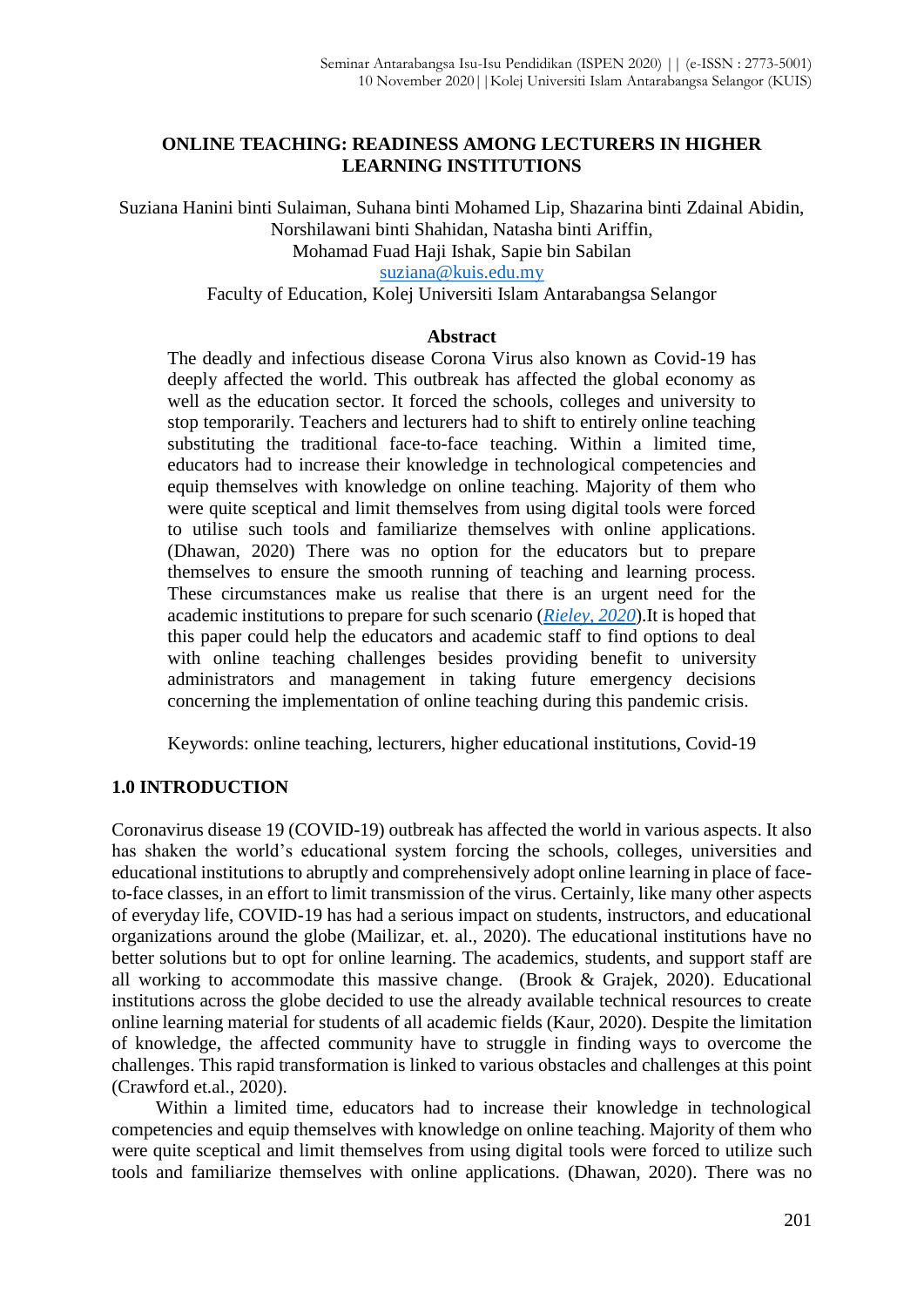option for the educators but to prepare themselves to ensure the smooth running of teaching and learning process.

It is hoped that this paper could help the educators and academic staff to be mentally and physically prepared in finding options in dealing with online teaching challenges. It could also benefit the university administrators and management in taking future emergency decisions concerning the implementation of online teaching during this pandemic crisis.

## **2.0 ASPECTS OF READINESS IN A VIRTUAL LEARNING ENVIRONMENT**

Online education is considered to result in more academic dishonesty, impersonal and lack feeling compared to face-to-face classes, and difficult to manage in terms of technology. (Moralista & Educado, 2020).There were several difficulties and challenges in the online education setting. The is a feeling of uncertainty towards online education during the pandemic outbreak as they are called to shift to a new normal or non-traditional mode of delivery of instruction.

Majority of the academician had no training in online education. (Mallillin et. al., 2020). Lecturers face various challenges in the online classes on how to handle the access to quality of education and professional development through technology utilisation for effective teaching. Online education is not the default and may not be the preferred choice of delivery of instruction in a developing countries. The readiness of lecturers in online teaching explores their vulnerability in their profession because of their adjustment to technology from classroom setting to online lecture setting. This is another challenged for the lecturers in the different educational institutions (Cutri, & Mena, 2020). Motivation is also needed for the different purposes, preferences and behaviours.

Higher learning institutions are also confronted with a challenge to train and retool their faculties with online pedagogy, flexible learning environments or e-learning. They need to ensure the smooth-running of the administrative work as well as providing as much facilities as they can to help the educators to perform on online teaching such as providing adequate internet facilities and training on using online teaching applications. The institutions have to provide online teaching internet access to manage, create, communicate, gather, and distribute information for teaching and learning process. There is also a need to expand for formal education in online learning process on the existing educational resource and facilities. Teaching support can be effective to online learning process to improve the pedagogy and quality content of knowledge. (Li, & Tsai, 2017).

Difficulties in implementing online learning can be caused by a few related factors. This article is going to focus on three aspects in a virtual learning environment; namely the on knowledge, technical and pedagogical aspects.

## **3.0 KNOWLEDGE ON ONLINE TEACHING ANG LEARNING**

Educators are the most important factor for effectively and successfully implementing virtual learning. However, these implementations often evokes a variety of recurrent difficulties, especially feelings of resistance among experienced educators. (Stolk et. al, 2011). Many teachers are still lack of experience with online pedagogy, curriculum and assessment. Before the pandemic, some of them showed resistance towards implementing online teaching and felt that they did not have enough expertise, for instance, insufficient knowledge and skills regarding appropriate new guidance for their students (Bliss et. al. 1996). It is well-known that many of them, especially older teachers, are not very familiar with the use of student computer software and similar ICT tools for education because they are not grown up with them. (Dori & Barnea,1997) even found that teachers are not willing to introduce computer technologies in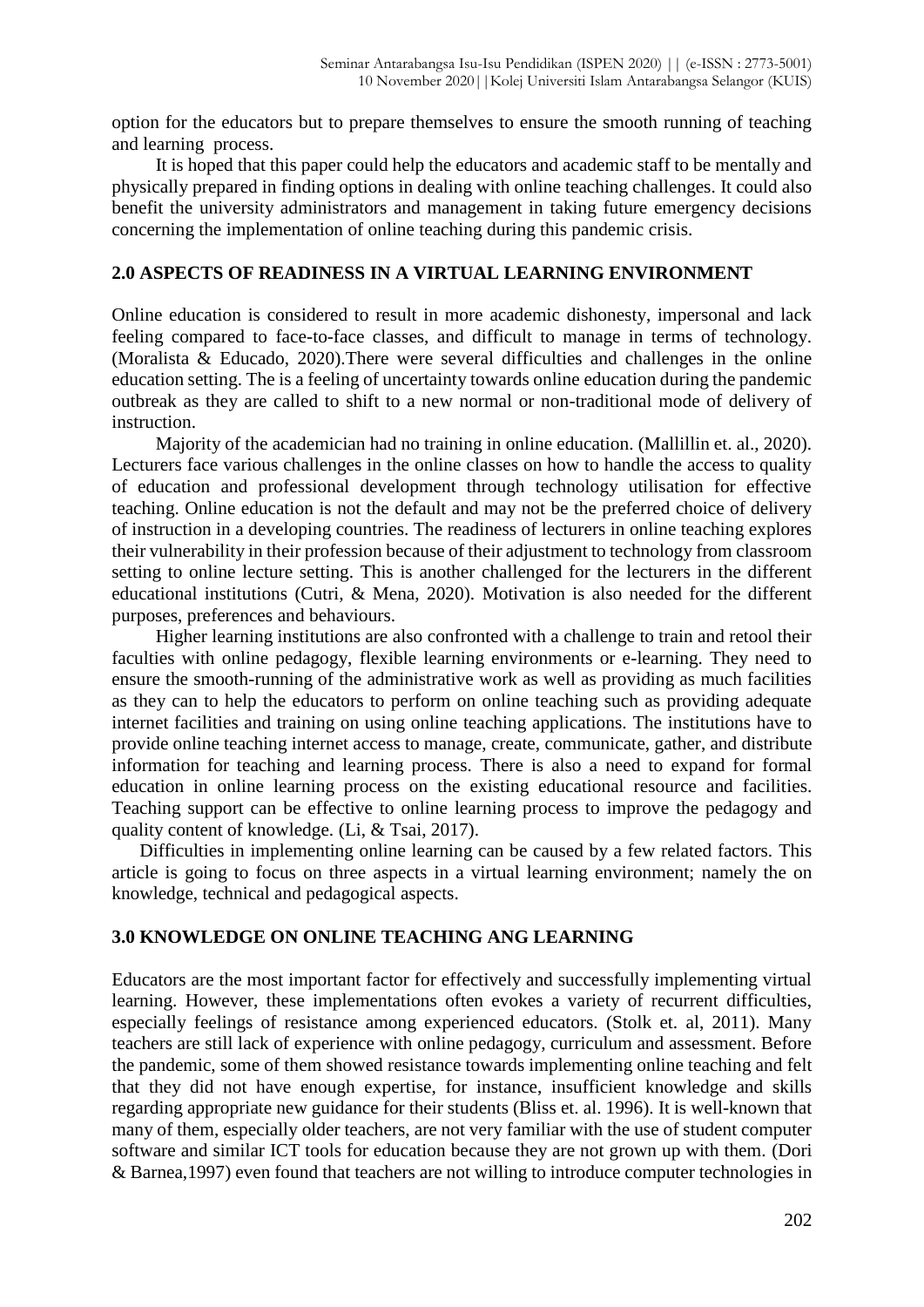their lessons because of their fear of changes. Many academics do not see the value of online courses or of trying to become a better online teacher. Almost none of us set out to be great online teachers when we decided to go to graduate school. (Cutri et. al., 2020).

The barriers in terms of teacher level barrier included: lack of teacher confidence (Balanskat et. al., 2006), teachers' unwillingness to change their practice (Hew & Brush, 2007), teachers' lack of understanding of e-learning advantages (Scrimshaw, 2004); teachers' attitudes and beliefs to ICT (Hew & Brush, 2007), and teachers' knowledge and experience (Marwan, 2008). Educators also felt that they are lack of knowledge of individual student's background. This would create some difficulties in implementing suitable teaching approaches, methods and techniques. Students have their own learning styles and not knowing students preferences might lead to ineffective teaching and learning process.

It seems that educators were not well prepared and had to force themselves to use and familiarise themselves with online teaching tools. Most of the educators do not know how to teach online or how to get better at it and we may not be motivated to learn. Even more likely, we may not feel like we have time to learn.(Darby, 2019) Their most significant barriers were the lack of knowledge and skill in e-learning use., and their lack of access to devices and internet connection. However, there are many of them started using new technologies and possess personal computers with good internet connection, and have a positive attitude towards Internet use (Tekerek & Ercan, 2012).

### **4.0 READINESS ON TECHNICAL ASPECTS**

Poor internet connection is also one of the issues in the adoption of online education.(Saleem, 2020). Majority of educational institutions were forced to suspend their online classes for a limited time due to the unavailability of learning and management systems. Only a few higherranked universities of the country were able to start their online classes immediately. (Adnan & Anwar, 2020) Preparing lessons, textbooks and lack of technical support are also major barriers for teachers.(Bingimlas, 2009). Lack of time to prepare a lesson using technology was a major challenge that teachers experienced. Other important limitations were lack of adequate professional development concerning technology, limited physical resources, inadequacy of resources, limited access to technology, lack of technical support, competence and confidence. (Hadija & Shalawati, 2017).

These technical issue could be more serious when the curriculums mismatch between students' assessments and e-learning (Hew & Brush, 2007). On students part, inadequate elearning skills, lack access to technology infrastructure and internet connection are the crucial technical aspects (Assareh & Bidokht, 2011).

Lack of experience with e-learning resources and experience difficulties, especially, when educators do not understand how to use online applications (Zaharah & Kirilova, 2020). Smith and O'Day (1991) indicated that many of these courses often do not provide sufficient depth and scope to give educators the experience to make major changes in their teaching approaches. Focuus was not given to the needs of educators to implement virtual learning. The usual courses do often not create many opportunities for meaningful interactions with peers or the teacher educator. For instance, Galanouli & Murphy (2004) investigated an ICTcompetence teacher course and found that the course did improve teachers' confidence in using ICT, but that many teachers were not satisfied with the communication element, especially the use of discussion forums to deliver online training.

Academic institutions simply have not used some of the basic technologies that might be needed in their online courses . (Brook & Grajek, 2020). Basic technical skills, training, virtual classroom software are also needed. Institutions should also equip themselves with adequate power supply in case of any power shut down or crashing of server or system.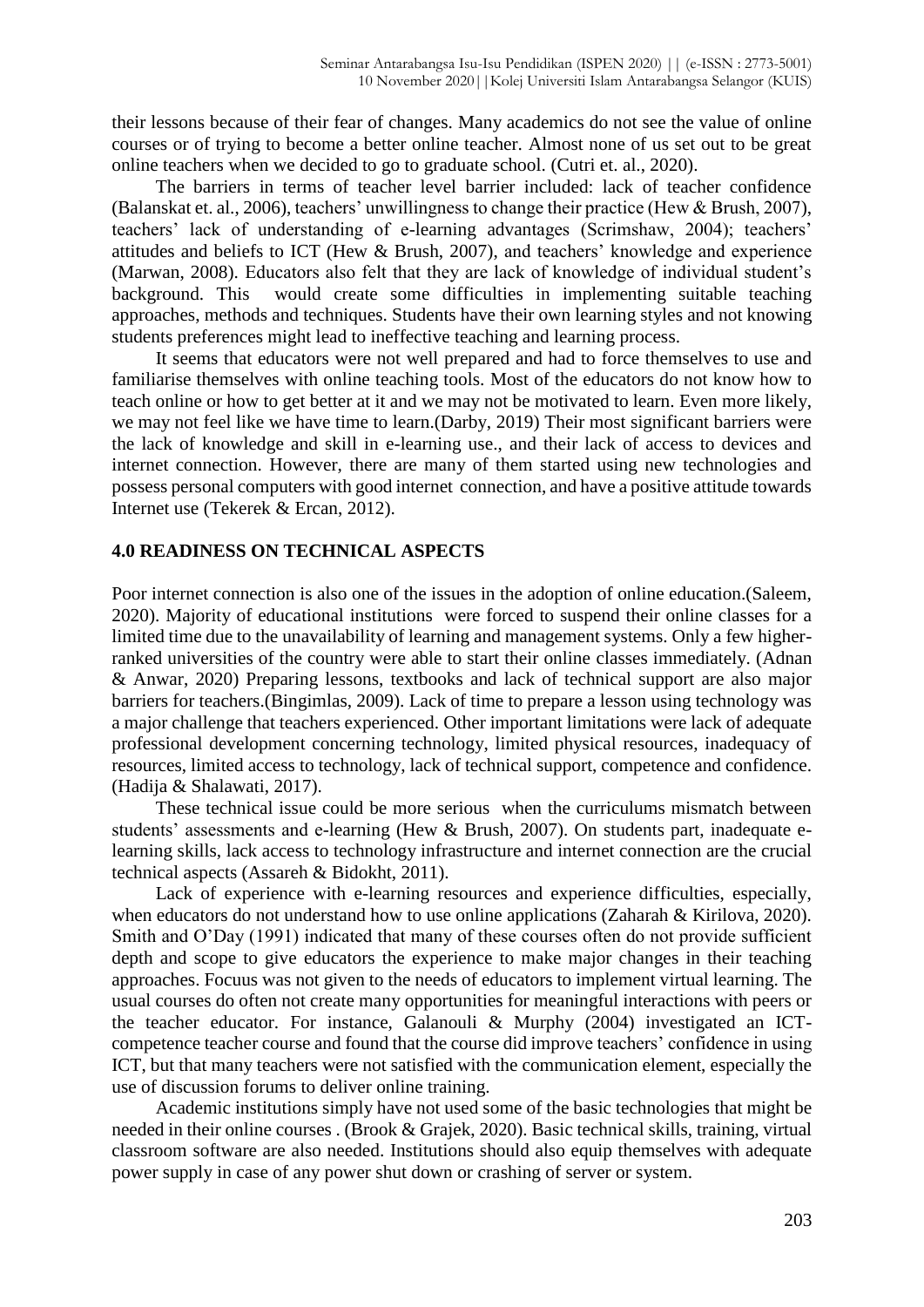#### **5.0 PEDAGOGICAL ISSUES**

Another issue is that curriculum may not support technology-based application (Hew & Brush, 2007). When the pandemic has forced the online learning to replace the face to face learning, educators had the challenges to develop and integrate a suitable and effective e-contents for the students. Within a limited time, they have to come out with suitable tasks and activities, able to accommodate different students' learning style and preference to ensure that the learning process would be too affected by the pandemic situations. Lecturers and teachers, despite their lack of online pedagogical knowledge, had pushed their limits to perform their responsibilities.

However, the process may not run smoothly when there were issues with students' behaviour such as poor learner's engagement. Regarding this matter, motivation is a crucial aspect in helping to create students' discipline and successfully engaged in online classrooms. Lack of teacher autonomy is one of the factors that educators have to bear when communication only occurs through screens. The absence of teachers could affect students' motivation and losing teacher-learner connection. There should also be ways to curb cheating and plagiarism during assessment.

#### **6.0 DISCUSSION AND CONCLUSION**

Academics have to adapt to the new normal in the higher education landscape and the academics should be provided with continuous support, training, and development and be provided with ways to more fully understand and expand the opportunities that online education requires.(Cutri et. al., 2020). They must learn to embrace the educational challenges brought by the COVID-19 pandemic and view online teaching and learning as an inviting challenge. Academics should be provided with driven competencies in planning, implementing, and assessing the performance of their students, providing them with adequate training courses which can assist them to effectively implement the courses through electronic delivery. The training for the teachers can improve student learning in educational programming for the instructors to facilitate the goals aligned to the learning goals of higher education institutions (Ludeman et. al., 2009).

Several studies of effective attributes of these courses suggest that interaction among teachers is primary in facilitating teacher change processes (Connelly & Clandinin, 1988; Day, 1987; Heller et. al., 2012). Discussing and sharing experiences with colleagues similarly engaged are very fruitful learning activities. Collegial talk possesses a strong motivational character. Structuring communication between teachers can contribute to help teachers interpret curriculum innovations and to provide a context that builds professional learning. It was recommended that lecturers should develop more interest in online technologies and find more ways to incorporate online technologies into teaching and learning. (Soetan & Coker, 2018).

Studies on lecturers' online readiness can shed light on the pertinence of the prepandemic constructs of faculty online readiness and highlights important areas of future research, professional development, and policymaking considerations. (Cutri et. al., 2020). Institutions of higher education are expected to demonstrate responsiveness to the stakeholders. The expectations are higher because of the bars that government entities, accreditation agencies, and other stakeholders are setting for the performance of higher level institutions (Ludeman et. al., 2009). Higher education needs to demonstrate effectiveness and efficiency in the educational administration because the stakeholders demand evidence from institutions to be f excellent and effective.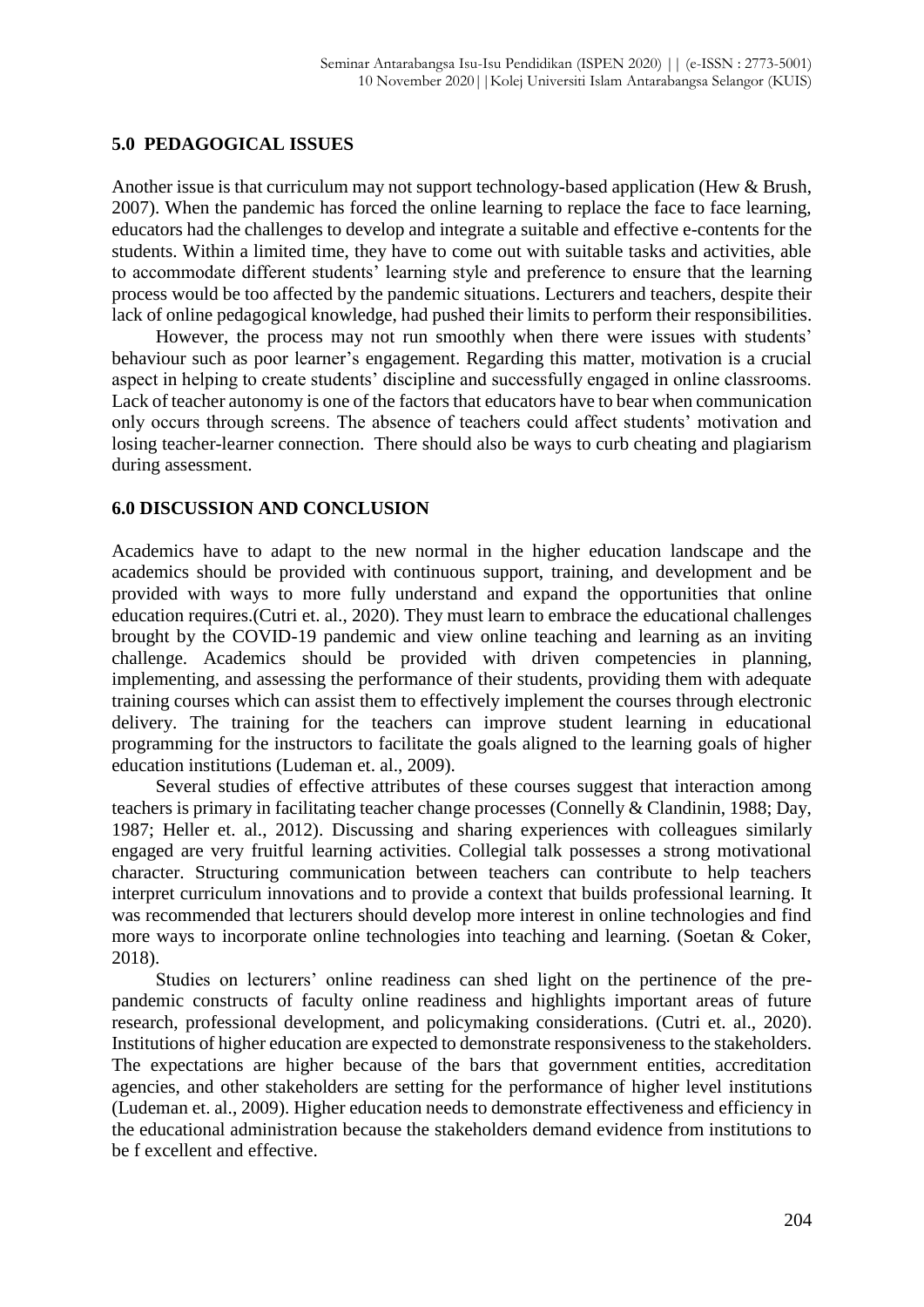A great deal of evidences are needed to determine how higher education institutions should respond to the educational, economic, and employment crises. There is an even greater need to produce research reports on the impact of COVID-19 pandemic to the educational system in the country. Higher learning institutions are expected to step out of the traditions of residential face-to-face education. The pandemic situation brings an opportunity for higher education institutions to scale up the training of the teachers for online learning instruction. Educational researchers are encouraged to document and produce research evidences on how the present pandemic has changed the working of the educational systems in the entire world. They should prioritize literacy for the world to be able to deal with a future virus outbreak.

Motivation in learning online, confidence in using e-learning technology, and teachers' attitudes to online instruction impact how and if learners will learn. All these barriers need to be considered when faced with an event such as a pandemic that forces teachers and students to immediately adjust to a different mode of teaching and learning.

#### **7.0 CONCLUSION**

Experiencing the pandemic era has actually provided us with both opportunities and challenges. The conditions of what educators referred to as 'forced readiness' actually brought about optimistic sentiments from the participants regarding their rapid transition to online teaching. Educators were willing to revise their teaching for online delivery and their sense of hope that their efforts would result in good online teaching are examples of such optimistic sentiments. This global pandemic opened up opportunities to the country to upgrade the educational mode of delivery and transfer its attention to emerging technologies.

There is a need to adapt to the changes in the educational landscape. It is crucial for all educators to equip themselves with knowledge on online teaching, becoming well-versed in technical issues and always prepared with secondary planning. Readiness in managing pedagogical issues is also crucial in making the teaching experience becoming more effective and meaningful. It is also important for the higher learning institutions to be competent in their role and acquire the necessary skills to ensure that the online learning environment will be able to effectively facilitate student learning and positively bring impact on students' outcomes.

Institutions are expected to strengthen research efforts and data monitoring to demonstrate responsiveness to the stakeholders. The expectations are higher because of the bars that government entities, accreditation agencies, and other stakeholders are setting for the performance of higher level institutions (Ludeman et. al., 2009). Higher education needs to demonstrate effectiveness and efficiency in the educational administration for the sake of the stakeholders. Other than that, these are changing times globally, and even the pandemic has affected the way that educational systems should function that a great deal of evidences are needed to determine how higher education institutions should respond to the educational, economic, and employment crises. Besides, educational institutions have to design appropriate and effective content, arrange an effective delivery system and provide digital literacy training to their faculty, so better learning outcomes can be achieved. The institutions have to take this educational challenges as an inviting challenge.

Every affected entity has to step out of the traditions of face-to-face education. We have to adapt to the new norms in the higher education landscape and in that case, educators have to be given continuous support, training, and development and be provided with ways to expand the opportunities that online education could offer. Despite facing the challenges due to this Covid-19 pandemic, we should embrace this situation as a blessing in disguise that gives us such meaningful experience.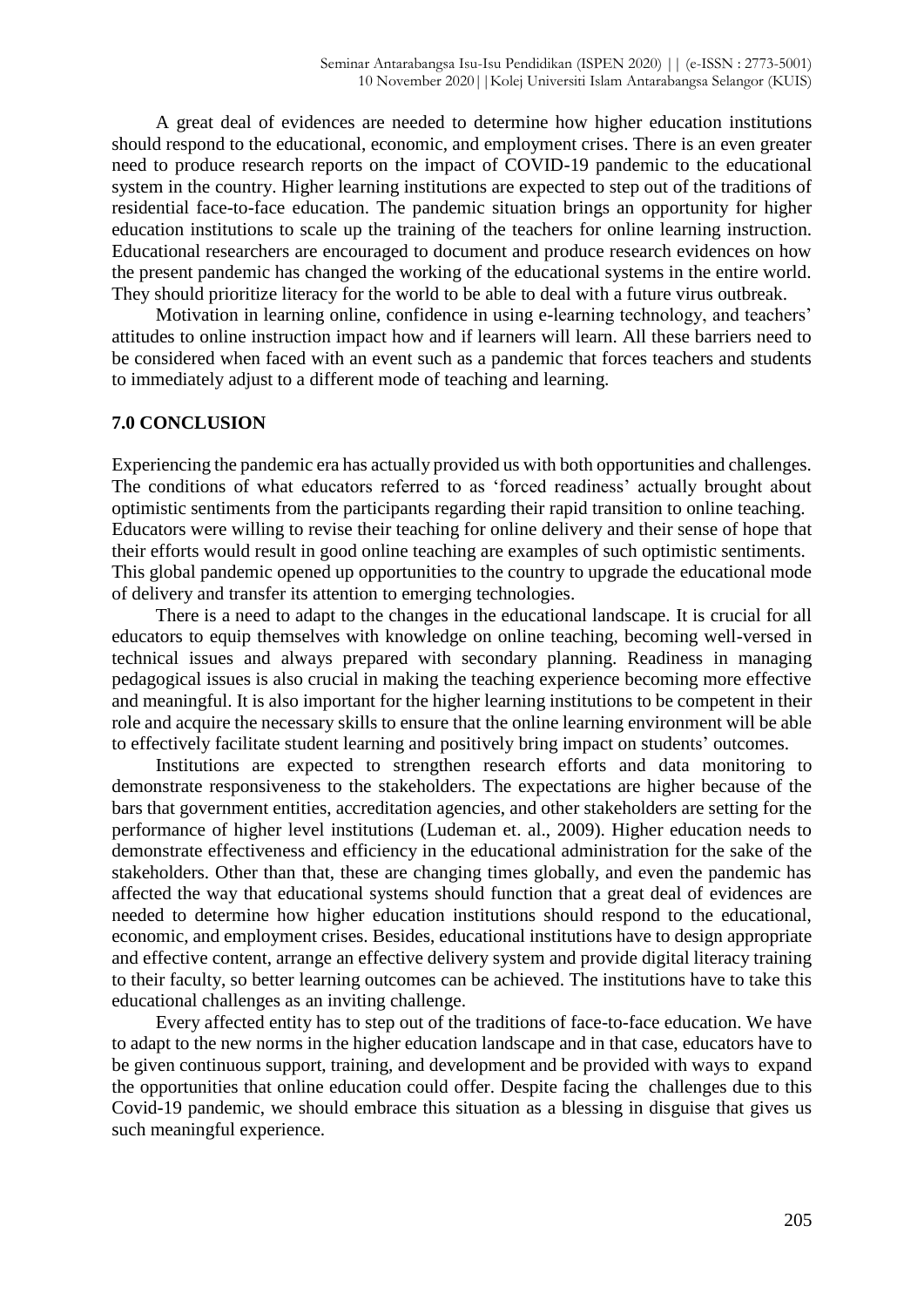#### **8.0 REFERENCES**

- Adnan, M., & Anwar, K. (2020). Online Learning amid the COVID-19 Pandemic: Students'Perspectives. Journal of Pedagogical Sociology and Psychology Volume 2, 45- 51.
- Balanskat, A., Blamire, R., & Kefala, S. (2006). The ICT Impact Report: A Review of Studies of ICT on Schools in Europe: European Communities: Education and Culture.
- Bao W. (2020) COVID-19 and Online Teaching in Higher Education: A Case Study of Peking University. Human Behaviour & Emerging Technology, 1-3.
- Bingimlas, K. A. (2009). Barriers to the successful integration of ICT in teaching and learning environment: A review of the literature Eurasia. Journal of Mathematics, Science and Technology Education, 5(3), 235-245.
- Connelly, F. M., & Clandinin, D. J. (1988). Teachers as curriculum planners: Narratives of experience. New York: Carnegie Cooperation.
- Crawford, J., Butler-Henderson, K., Rudolph, J., & Glowatz, M. (2020). COVID-19: 20 countries' higher education intra-period digital pedagogy responses. Journal of Applied Teaching and Learning (JALT), 3(1).
- Cutri, R. M., & Mena, J. (2020). A critical reconceptualization of faculty readiness for online teaching. Distance Education, 41(3), 361-380.
- Crawford, J., Butler-Henderson, K., Rudolph, J., & Glowatz, M. (2020). COVID-19: 20 countries' higher education intra-period digital pedagogy responses. Journal of Applied Teaching and Learning (JALT), 3(1).
- Day, C. (1987). Professional learning through collaborative inservice activity. In J. Smyth (Ed.), Educating teachers: Changing the nature of pedagogical knowledge (pp. 207-222). New York: Falmer Press.
- Heller, J., Daehler, K., Wong, N., Shinohara, M., & Miratrix, L. (2012). Differential effects of three professional developments models on teacher knowledge and student achievement in elementary science. Journal of Research in Science Teaching, 49, 333-362.
- Hadijah, S., & Shalawati, S. (2017). Investigating Teacher 'Barrier to ICT (Information Communication Technology) Integration in Teaching English at Senior High School in Pekanbaru. Proceedings of ISELT FBS Universitas Negeri Padang, 5, 302-310.
- Hew, K. F., & Brush, T. (2007). Integrating technology into K-12 teaching and learning:Current knowledge gaps and recommendation for future research Educational TechnologyResearch and Development, 55, 223-252.
- Jong, O. D. (2012) Empowering Teachers for Innovations: The Case of Online TeacherLearning Communities .Creative Education http://www.SciRP.org/journal/ce
- Kaur, G. (2020). Digital Life: Boon or bane in teaching sector on COVID-19. CLIO an Annual.Interdisciplinary Journal of History, 6(6), 416-427
- Li, L. Y., & Tsai, C. C. (2017). Accessing online learning material: Quantitative behaviorpatterns and their effects on motivation and learning performance. Computers & Education,114, 286-297.
- Ludeman, R., Osfield, K., Hidalgo, E. I., Oste, D., & Wang, H. (2009). Student Affairs and Services in Higher Education: Global Foundations, Issues and Best Practices. United NationsEducational, Scientific and Cultural Organization, France. Retrieved from https://unesdoc.unesco.org.
- Marwan, A. (2008). Teachers' Perception of teaching with computer technology: Reasons foruse and barriers in usage. International Journal of Instructional Technology & DistanceLearning, 5(6), 1-7.
- Mailizar, Almanthari, A., Maulina, S., & Bruce, S. (2020). Secondary school mathematicsteachers' views on e-learning implementation barriers during the Covid-19